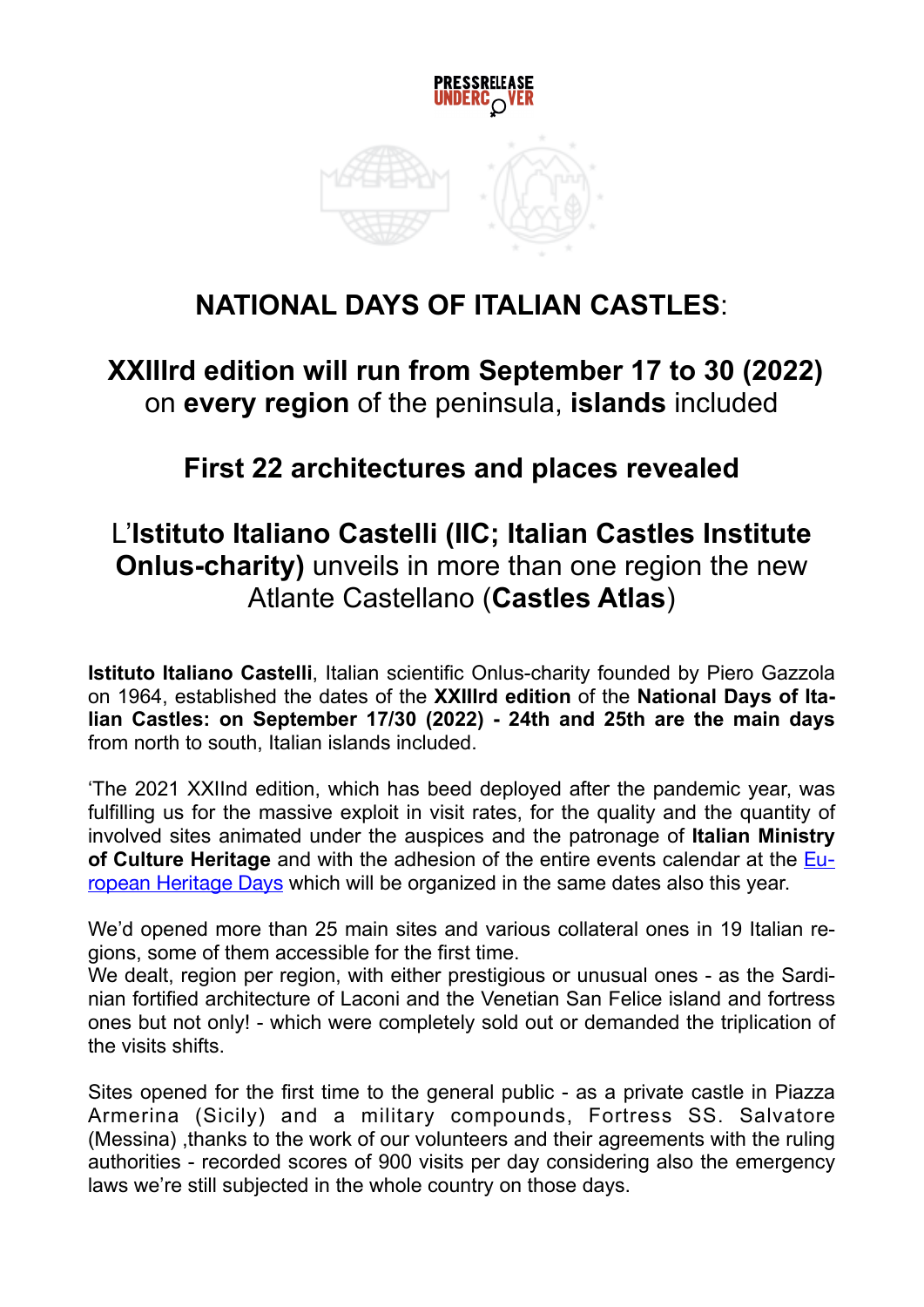The **National Days of Italian Castles** will be continuing also on 2022 to valorize fortified architectures of every scale and of every conservative state for general audience and for scholars: they stand for a relevant Italian asset that, nonetheless having lost their original defensive function, can act as a cultural, historical, architectural and touristic driving force for all the Italian territories where they are placed, especially for those are more remote and unconnected to the beaten tracks.

The **2022 theme our charity designed** on every selected site with events, performances, conferences and conversations, guided tours, walks, book presentations, 3D tours and physical exhibitions, is **sustainability declined starting from accessibility and restoration**' says **Fabio Pignatelli della Leonessa**, architect, **Istituto Italiano Castelli Onlus president**.

**Abruzzo** and **Basilicata** regions are very rich of fortified sites ranging on different styles and origins. In the first region the Istituto Italiano Castelli local associates will offer on **Saturday 24 a guided tour (also on 3D) and a conference at Castel D'Ocre** and at the **Forcona** Cathedral, including a visit at the **cloister and museum** of **Santo Spirito D'Ocre**. The program of the second region rounds all in and around the state owned **Castello Ruggero** (Lauria, PZ) dating back the Normans civilization: researchers attributed to this site a date ranging back IX-X century a.C.. **A very interesting example of local best practice**, the Castello Ruggero - its ownership was passed only on '90ies to the local council of Lauria, which started the restoration - is a ruin standing fierce again right in the middle of the community interests claiming for its valorization, key to the development of the entire rural settlement and the revitalization of the stunning relation with its surrounding landscape of **Valle del Noce**. On 2017, when the site has been listed and protected, new consolidation works started in order to access it in safety: it is in the centre of **Percorsi Jacobei**, a **8 km pedestrian path sneaking around religious and civil places** of Borgo and Castello di Lauria. Local charities and institutions keep the light on the castle and visits will be ruled by the Istituto Italiano Castelli expert volunteers with the local Lauria volunteers either on **Saturday 24 and on Sunday 25 September until sunset**.

**Ceppaloni borough**, few kilometers away from Benevento, is the main site to discover in **Campania region** and all the activities designed by the IIC local associates, included the guided tours, will be on **September 17 and 18**.

Already during the early Middle Ages, Ceppaloni was part of a widespread settlement system that included various hamlets and the former fief of Barba. Off Barba, an ancient strategic center on the valley of the Sabato river, the ruins of a fortress control the strait through which the via Antiqua Maiore passed to Avellino and Salerno, which connected the Appia with the via "Capua or Brutium". In the Strait of Barba, according to local tradition, the *Sabba delle janare* took place - janare stands for witches in the local dialect - who, in the shade of centuries-old walnut trees, used to perform wild dances and satanic rites until dawn.

The castle of **Calendasco** (XIth century) is the protagonist of the Days in **Emilia Romagna**. For the occasion, the volunteers of the regional IIC section, the Milan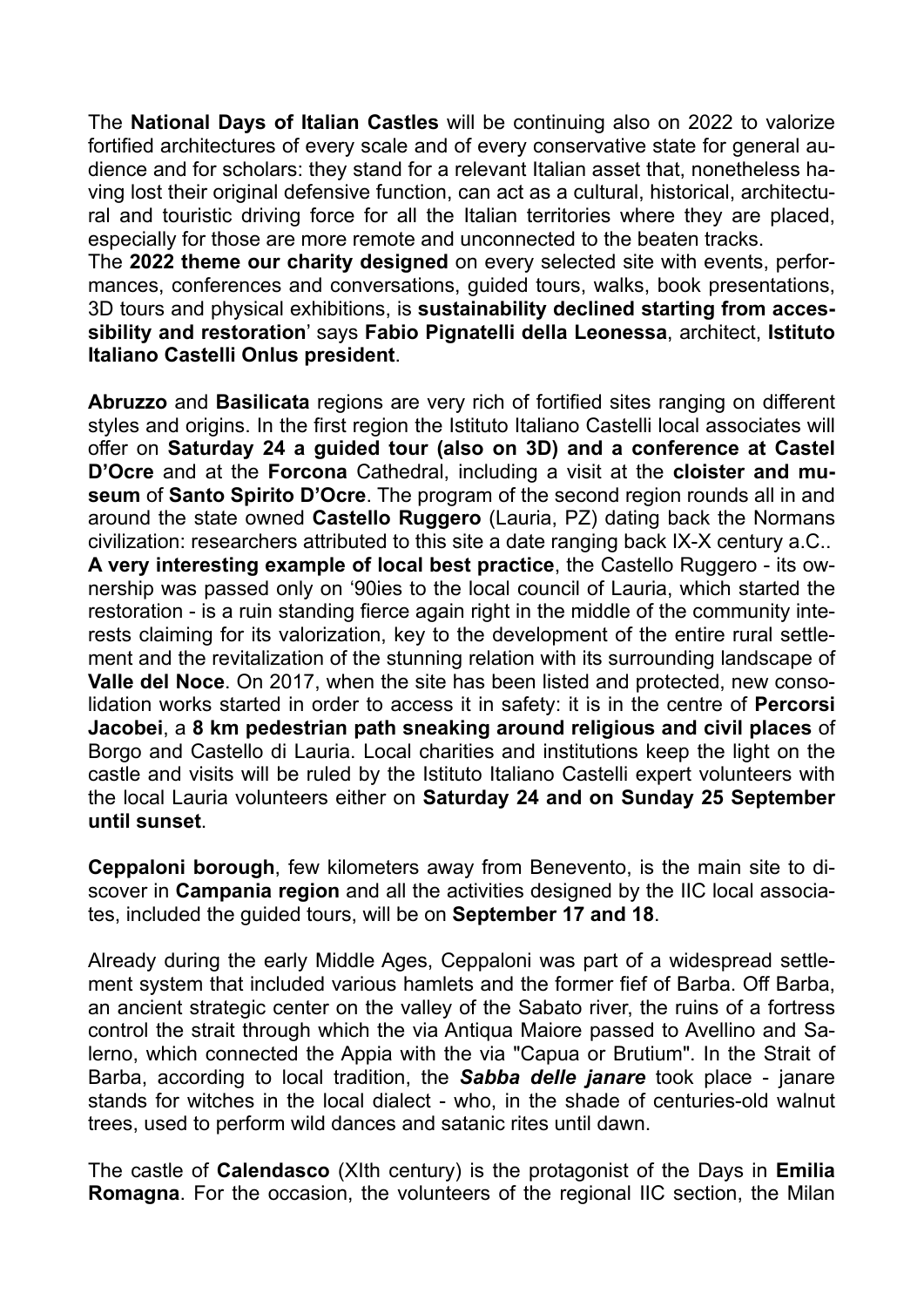Polytechnic and the municipal administration organized a busy calendar of activities on **Saturday 24 and Sunday 25 September** that celebrates the end of the restoration works and the return to the public of the imposing castle, built in the vicinity of the Via Francigena to defend the famous Sigerico ford. On **Saturday 24 September**, visitors will be able to attend, among other things, a **theatrical show** on the history of the castle and **entertainment by street artists** in the parade ground. On **Sunday 25th** there will be **guided tours** of the building by the Institute's volunteers to discover the recovered rooms and the recent findings during the works, while in the fortified stables outside the castle the **exhibition of the students' degree theses of the Politecnico di Milano on the proposals for the recovery of the complex** is staged**.**

It will be also possible to visit the **hermitage of San Corrado**, a remarkable and well-preserved medieval accommodation that now houses the studio of the painter **Bruno Grassi**.

The members of the Italian Castles Institute of the **Lazio** region open to the visit a **couple of buildings still privately owned** (Tittoni's family descendants) located in **Manziana** (Saturday 24 September) and in **Rome** (Sunday 25 September).

The Manziana palace is placed in the center of the main square and was built at the end of the 16th century on the ancient castle of Santa Pupa. After being papal property for centuries, the building was bought by Vincenzo Tittoni, senator of the newborn Kingdom of Italy, then passed to his son Tommaso Tittoni, politician and diplomat, foreign minister with Giolitti and then held the position for about twenty years of President of the Senate.

Palazzo Tittoni in Rome was built at the end of 1500 on some vineyards belonging to Cardinal Grimani, the palace was enlarged in the second half of the XVIIth century (among the additions there is the glazed pavilion used as a greenhouse or winter garden) joined to the hall also from the magnificent marble floor from a destroyed ancient Roman palace. In the early 1800s it was sold to chevalier Antonio Tittoni, whose descendant Tommaso, at the beginning of the XXth century had restructured it and partially enlarged.

Lombardy celebrates two strategic sites already thinking of **BGBS Capital of Culture 2023**: the castles of **Romano** and **Rovato** whose free guided tours - in collaboration with local authorities and universities - take place for the most part outdoors including also the Rocca di Romano and the technical rooms of the Rovato walls (currently being studied by the DICATAM of the University of Brescia).

The leitmotif of the visits is linked to fortified inhabited centers that have had significant strategic value because located on important communication routes. Villages whose defenses over time have been strengthened by the Republic of Venice until they become real fortresses for the defense of the territory beyond the Mincio river. Also in this region an important dissemination work of the Italian Castles Institute, the **Atlante Castellano** (Castles Atlas), will be presented: a **mapping of the fortified heritage** in order to create a unique database for the discovery of Italian castles.

**Marche region** dedicates free guided tours and much more on Saturday and Sunday **24 and 25 September** to the extraordinary **village of Gradara** in the province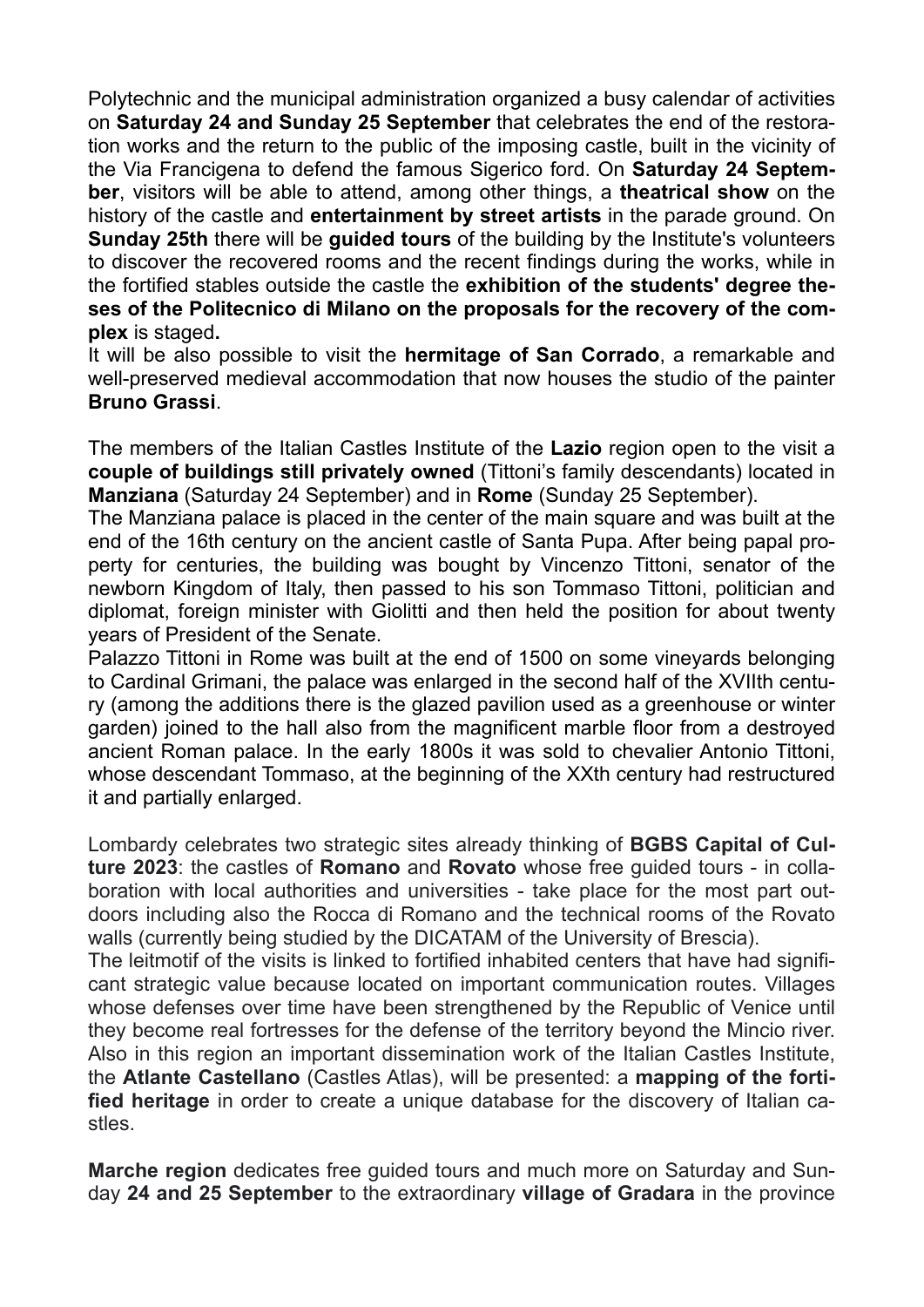of Pesaro-Urbino, one of the most beautiful in Italy and theater of the literarily love of Paolo and Francesca (*Dante Alighieri's Divina Commedia, Chant V*). **Puglia** dedicates itself to the **Castle of Barletta** - whose origins probably date back to 1050 by the Normans - with a **visit and a conference**. The imposing fortress, considered no longer useful for national defense, was auctioned by the Municipality in 1876 for 30,100 Italian liras. From that moment a slow decline began, also due to improper use, already reported at the beginning of the century by Bacile da Castiglione. The last restoration works carried out from 1973 to 1988 have given the castle an important seat for cultural activities with a civic library, exhibition hall and conference room, known as the "Red Room".

The **Molise** section of the Istituto Italiano dei Castelli has chosen the recently renovated **Castello di Macchiagodena (IS)** as its main event, which will host a conference on its restoration and Molise heraldry, along with two days of guided tours. on **24 and 25 September**. A **network of surrounding castles** will be suggested to those who wish to extend their stay in the region.

The baronial castle is the main monument of Macchiagodena. Built on a limestone spur, it was founded as a watchtower by the Lombards and, in 1269, donated by Charles I to Barrasio, to govern it on behalf of the Kingdom of Naples. It was around the castle that the town developed with stone houses that retain their original medieval characters. The village with its castle is also called the "**Terrace on the Matese**" because the whole surrounding landscape is dominated by the Matese massif.

Macchiagodena, a **village dedicated to reading and culture**, will see its library enriched on the occasion of the National Days of Castles, by a **substantial donation of books on castle architecture donated by a member of the Institute**, thus becoming a regional reference point for scholars of topics about fortified architectures.

The **Piedmont - Valle d'Aosta Section**, thanks to the contacts and collaborative relationships established over time with institutions and entities active in the area, offers a **path to get to know some towers in the provinces** of **Alessandria** and **Asti**. The central event will be the visit to the **tower of Masio** (AL), an interesting structure commissioned in 1229 by the municipality of Asti as a tool to promote the settlement reorganization of the village. Restored thanks to the initiative of the municipal administration, which owns the property, today it houses the *Educational Museum The Tower and the River*, inaugurated in 2013 and dedicated to the history of the building and its relationship with the territory.

**Sicily** offers **two destinations**, in the province of Messina the **Branciforti castle** in **Raccuja**, whose first elevation dates back to the Roman period.

In the province of **Enna**, a rich program of visits, weaving workshops, tastings of typical sweets and a parade of historic cars at the **Sperlinga castle** (year 1133) set for Saturday **24 September** with a walk also in the **rupestrian village**. The castle stands on a rocky outcrop between the Nebrodi and the Madonie mountains in the heart of central Sicily, from which you can enjoy **a spectacular view of Mount Etna** as well. From the end of the 16th century, the current urban center of Sperlinga was born at the foot of the castle, as an extension of the previous medieval vil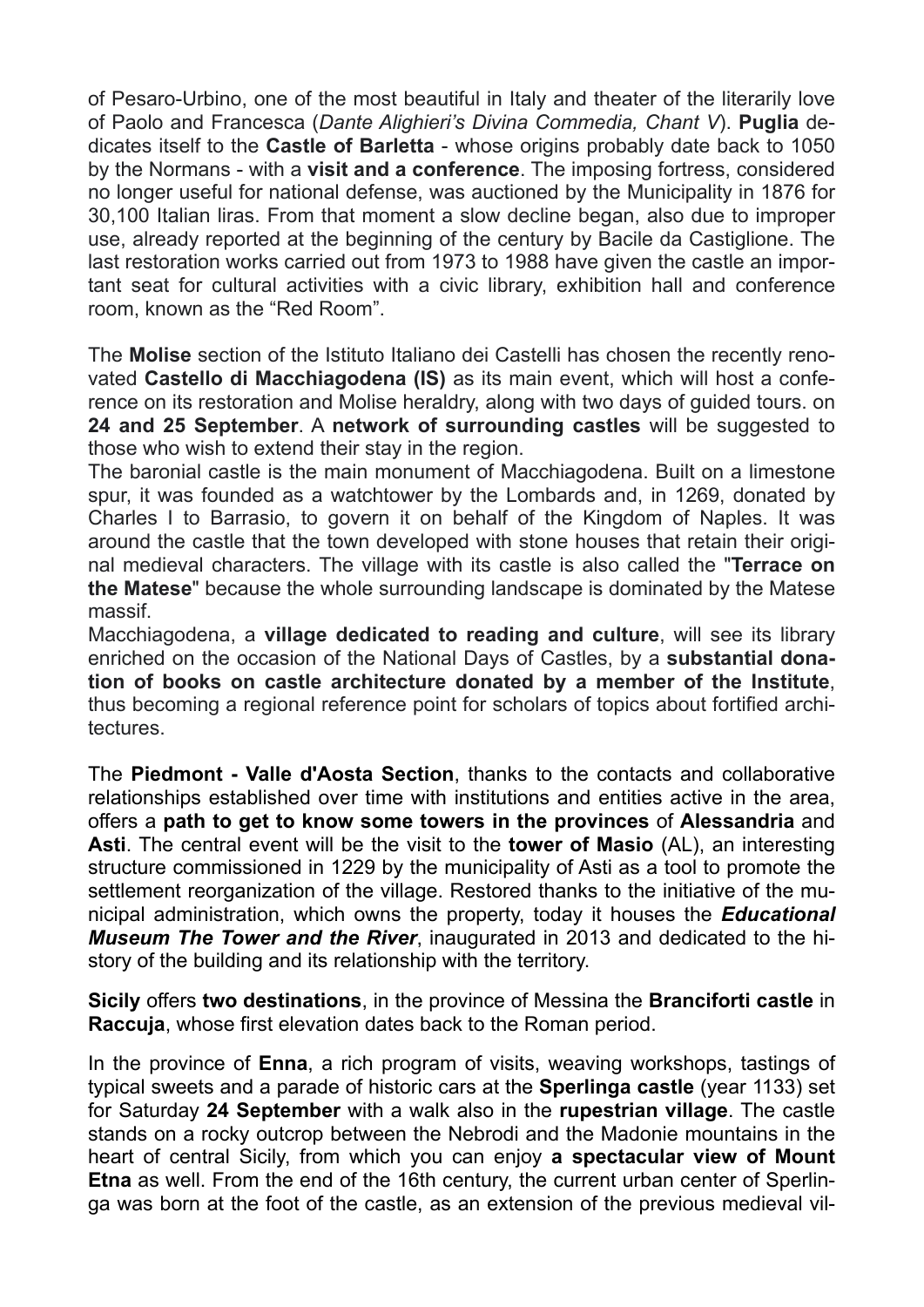lage. **Sperlinga is known as the little Matera of Sicily: the more than 50 caves that make up the rupestrian village were inhabited until the 1960s**. In the eighteenth century, on the west side, outside the castle but within the walls of the Norman era, the church dedicated to the Madonna della Mercede was built, a building of historical interest. On 25 September, the day following the visits organized by the local association of the Istituto Italiano Castelli, **Sperlinga hosts the famous religious procession of the Madonna della Mercede** on the whole town.

**Castelpergine** is the site chosen by the volunteers of the Italian Castles Institute of **Trentino Alto Adige**. **Guided tours** of the manor, scheduled for both **Saturday 24 and Sunday 25 September**, are organized by the **Castelpergine Onlus Foundation** (owner of the Castle) and by the members of the Board of Directors of the Istituto Italiano Castelli. An i**ntense program of meetings and presentations** is offered on **Saturday 24 September**, interspersed with a **brunch in the castle garden** (or in the splendid Throne Room, in case of adverse weather conditions). In the morning there will be conferences conducted by architects, scholars and expert superintendents of the region's castle system; in the afternoon **presentation of a volume in English by Anna Kerschbaumer** (Reviving the ruins. Recent projects for retrieval on Trentino-South Tyrol Fortifications) and **a photographic book** (Nel Regno della Notte - The castles of Trentino between landscape and legend) author **Andrea Contrini**. The Trentino Alto Adige regional headquarters of the Italian Castelli Institute also presents a first mapping of the **Atlante Castellano** (Castles Atlas).

The first evidence of the castle of Pergine, dating back to 1220, can be found in the town planning of the Cathedral Chapter of Trento. Fifty years later, a document from 1270 allows us to identify some structural elements of the fortification and, a few years later, the existence of a stately home is also attested.

The members of the Istituto Italiano Castelli **Toscana** dedicate **visits and conferences** to **special Florentine sites** and these activities are included in the roster of events at the **Festival of the Florentine Cultural Associations**, a rich annual event organized by the Municipality. Starting from 4 pm, **Sunday 25 September,** free of charge and booking required, the **Certosa del Galluzzo**; at the same time on **Friday 30 September** the **Forte Belvedere** and the adjacent **Porta San Giorgio**.

In **Umbria**, spotlights turned on the **Borgo di San Savino** (XIVth century), owned by the municipality of Magione. The local volunteer IIC members together with other charities and the Pro Loco (as well as with the Department of Civil and Environmental Engineering of the University of Perugia, the Superintendency and the Patria Deputation), **will create a rich program of studies** (Saturday 24 September) dedicated to the restoration, history and above all to the still unexpressed potential of the site. On the same day, the opening of the e**xhibition of the reliefs of ten castles of Trasimeno** which will end on 24 October 2022 and a **trekking on the hills of San Savino:** the guided tours will be held free of charge both on Saturday 24 and on Sunday 25 morning in concomitance with the other planned programs.